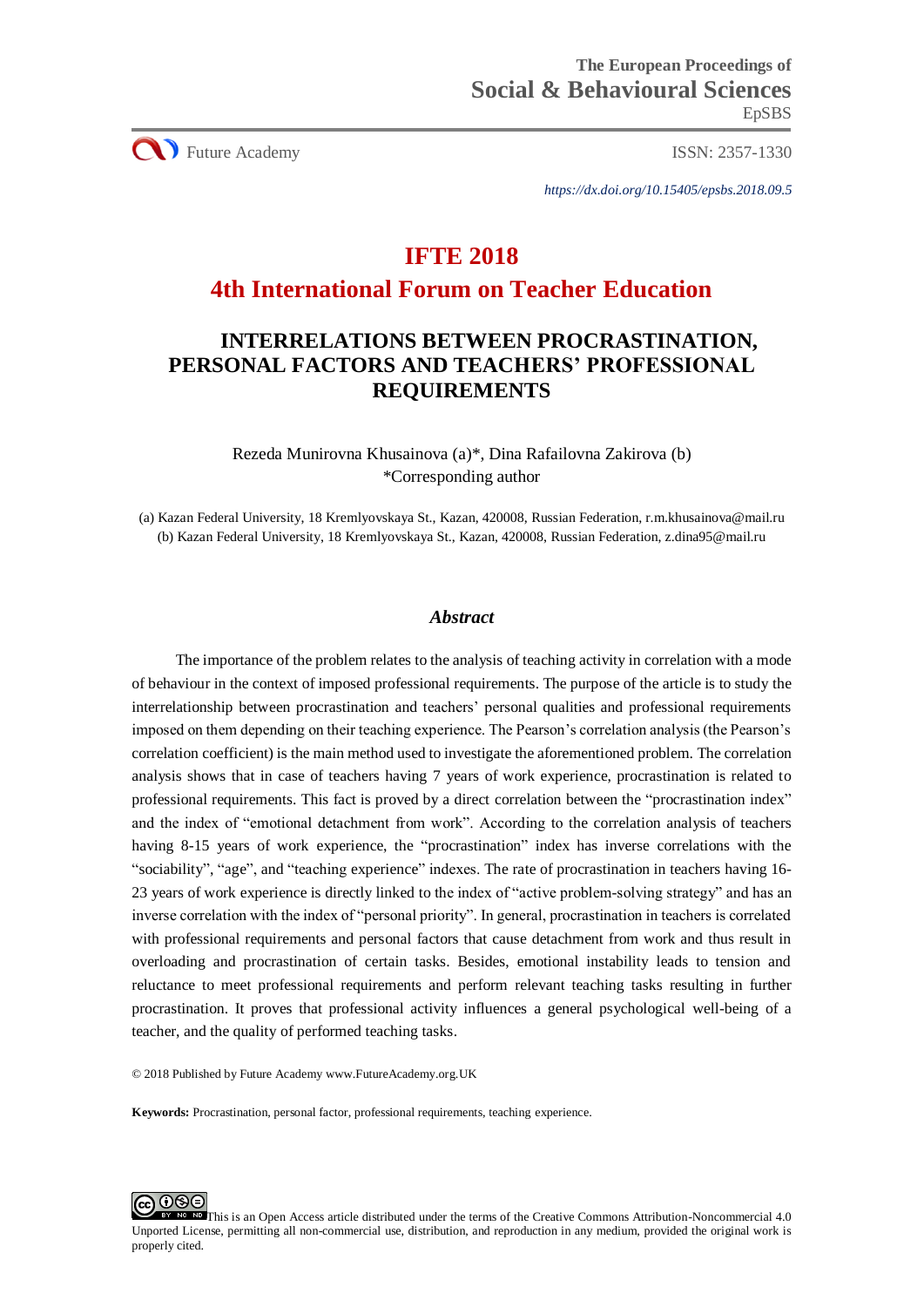## **1. Introduction**

Over the past two decades, many countries in the world have faced new demands and changes in the educational environment (Ballet & Kelchtermans, 2009). New tasks assigned to the modern education call for training the new type of teachers capable of developing their own pedagogical system that is consistent with the ideas of the general cultural development of humans (Bengardt, Vetkhova & Dmitriyeva, 2016). Therefore, to date, the school imposes strict demands on all aspects of teaching activity, in particular, knowledge, pedagogical skills, methods, and personal characteristics. A teacher at the general education school should be able to plan independently, prepare and organize activity-oriented classes in special disciplines, and evaluate them. At the same time, the teacher should choose training methods and technical tools, adapt them according to a specific situation and be able to use in practice (Edgorova, 2012). In addition, the teacher should have a high level of academic knowledge in the chosen specialty, understand general pedagogical, methodological and technological aspects of teaching, be able to communicate with students in a gentle and polite manner in terms of subject-to-subject relationship, and interact with colleagues and superior structures on the basis of friendship, cooperation, and mutual assistance (Dolgova, Miller, & Motorina, 2015).

In the context of these principles, we believe that studying the factors that impede psychological well-being in the professional environment of a teacher is a matter of special importance. The teacher who meets the mentioned professional requirements may later experience personal detachment from performed activities and procrastinate. For this reason, high living standards and mental health are important conditions that guarantee mental well-being of a teacher (Pavlova, 2014).

### **2. Problem Statement**

Psychological safety of all subjects of the educational process is a key problem of the modern educational system. According to Vasilievskaya (2011), teachers refer to a professional group that has extremely low rates of physical and mental health. These rates decrease in direct proportion to the years of teaching experience at school. The quality of professional training depends on the effectiveness of the educational system that keeps changing and reflecting the new demands of society conditioned by the development of science and technology (Guseva & Mayatskaya, 2012). Due to the increased requirements imposed on the educational system and a considerable workload of teachers, administration of educational institutions is not always able to pay due attention to the mentioned aspects (Ivanova et al, 2015). Attitude to work is a variable that is important in assessing personal ability to work. Effective behavior of an employee depends on professional skills and competences specific to a certain type of work, significant personal qualities, needs, values, and attitudes to various aspects of organization and professional activity (Bentea, 2015). Teacher's individual style is the personal system of approaches and methods aimed at solving professional problems in the changing environment, that reflects the requirements of the modern society to the teacher's personality (Snigereva, 2011). The key competencies of teachers, especially in primary schools, include not only basic knowledge of education, but personal characteristics as well (Přibylová, 2014).

Based on studies held at Italian schools, De Simone, Cicotto, & Lampis (2016) made a conclusion that intensive workload imposed on teachers causes stress at work. Besides, results of research by Nasser-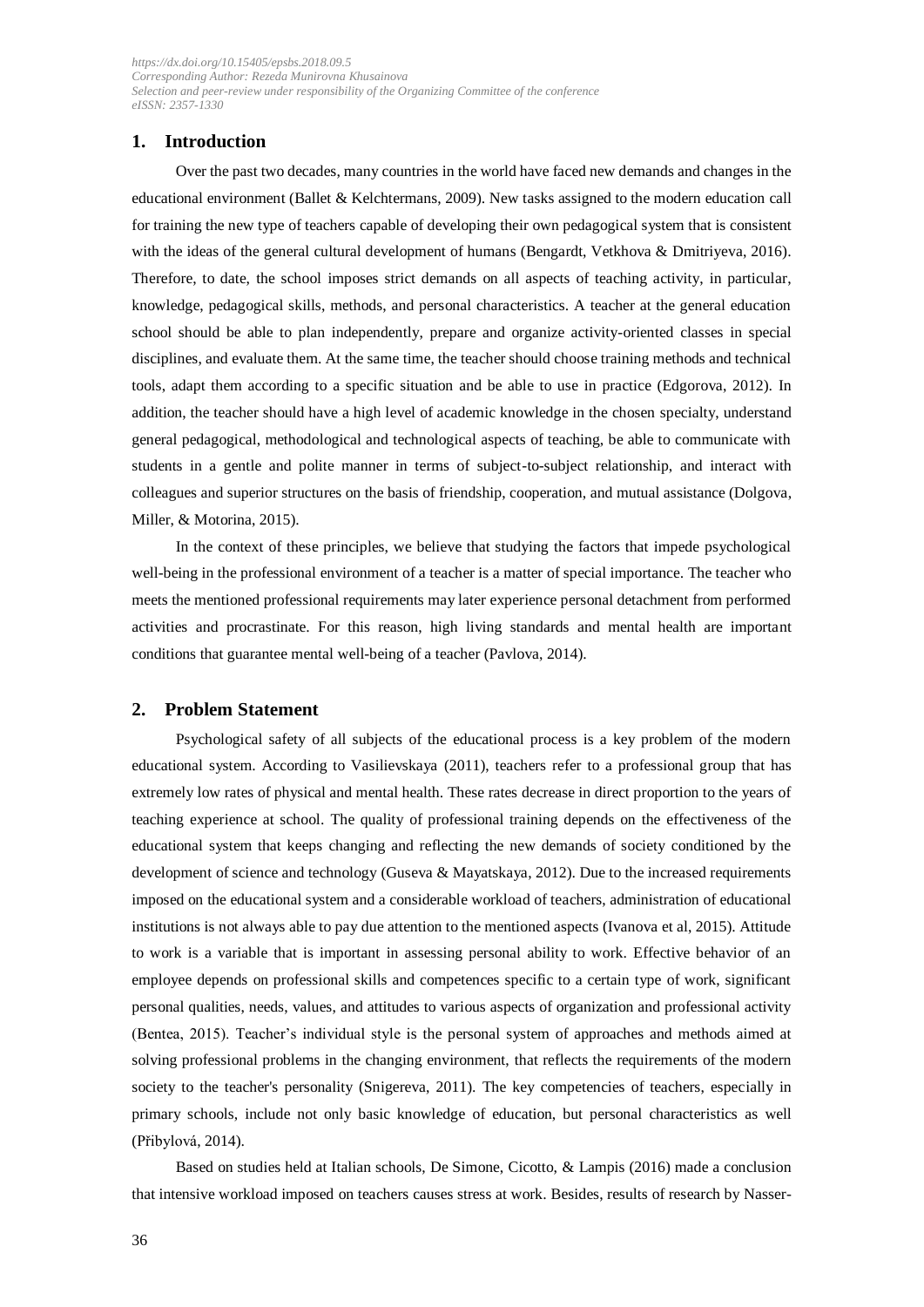Abu (2015) showed that teachers experience stressful feelings related to personal factors at work. According to recent research, in the last few decades the faculty's satisfaction with their work has declined (Gil-Flores, 2017). Studies by Skaalvik and Skaalvik (2013) show that enthusiasm and efficiency are associated with positive teaching results.

Summarizing different points of view, we have come to a conclusion that intensive workload is a factor making teachers postpone decisions that require urgent solutions.

#### **3. Research Questions**

This article aims to study specific nature of procrastination in its relation to personal features of teachers and professional requirements imposed on them depending on years of their teaching experience.

### **4. Purpose of the Study**

The key research objectives are as follows: theoretical analysis of previous studies related to the impact of procrastination on teaching; estimate the level of procrastination, teacher's personal factors and behaviour mode in the context of professional requirements; study and identify specific nature of procrastination in terms of teachers' age and years of teaching experience.

## **5. Research Methods**

#### **5.1. Theoretical and empirical methods**

In our research, we used a set of various methods complementing each other:

- theoretical methods – analysis of relevant literature on the problem; study and aggregation of previous pedagogical research, analysis, synthesis;

- empirical methods – questioning, testing, and methods of mathematical statistics (the program Microsoft Office Excel).

The following methods were used for diagnostics: the procrastination scale by Lay (1986), the multifactorial personality inventory FPI (developed by Fahrenberg, Selg, & Hampel, 1989), a questionnaire on behavior and work-related experiences (AVEM) developed by Schaarschmidt & Fischer (1996).

The general procrastination scale by Lay (1986) is designed to reveal the level of procrastination of a person. We used this technique to understand whether procrastination is related to the professional activity of the teacher.

The multifactorial personality inventory FPI (developed by Fahrenberg, Selg, & Hampel, 1989) was applied to analyze conditions and personality characteristics that are of primary importance for social adaptation and behavior control. Thus, we can identify the correlation between personal characteristics and the emotional burnout of teachers

The questionnaire of behavior and work-related experiences (AVEM) developed by Schaarschmidt & Fischer (1996) was used to determine modes of behavior in the context of imposed professional requirements, which will allow to reveal the emotional attitude of subjects to their professional activity, covering 11 personal spheres.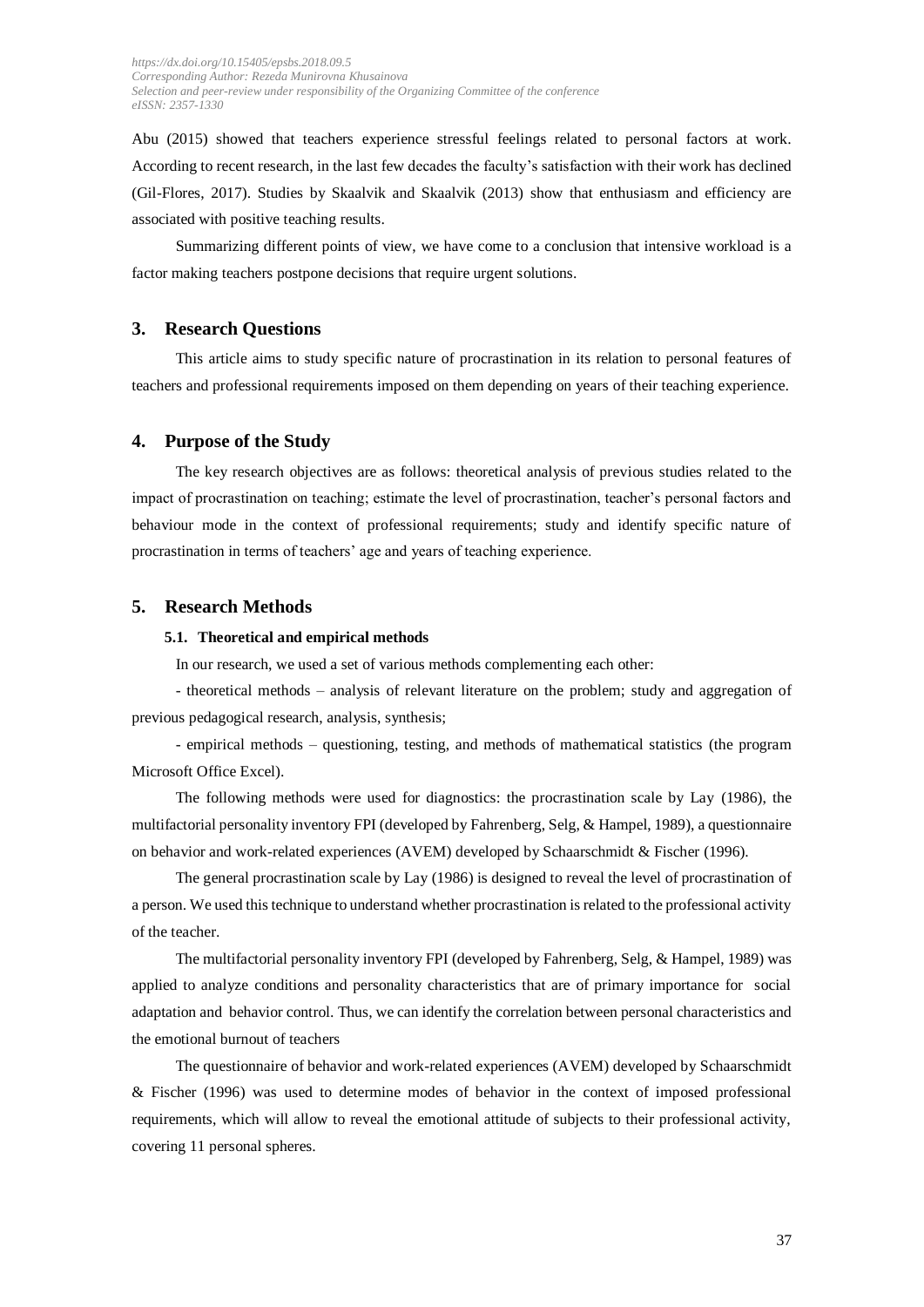#### **5.2. Research base**

Materials for diagnostics were collected in comprehensive schools of the Republic of Tatarstan. 63 teachers of general education schools of the Republic of Tatarstan took part in the experiment acting as subjects. In the course of the experiment, the teachers were divided into 3 groups depending on years their teaching experience:

Group  $1 - up$  to 7 years (average age of subjects  $-28$  years),

Group 2 – from 8 to 15 years (average age of subjects  $-35$  years),

Group 3 – from 16 to 23 years (average age of subjects – 42 years.

### **6. Findings**

## **6.1. Studying procrastination, personal factors and mode of behaviour in the context of imposed professional requirements**

The procrastination scale by Lay (1986) was used to determine the level of procrastination in teachers. The obtained results we used to calculate the percentage-based correlation of source data depending on levels (Table 1):

| Table 01. The table illustrates a level-based correlation of source data according to the procrastination scale |  |  |
|-----------------------------------------------------------------------------------------------------------------|--|--|
| by Lay $(1986)$                                                                                                 |  |  |

| <b>Levels</b>        | Group 1 | Group 2 | Group 3 |
|----------------------|---------|---------|---------|
| <b>Extremely low</b> | 5%      | 10%     | 8%      |
| Low                  | 17%     | 35%     | 8%      |
| Average              | 56%     | 50%     | 68%     |
| High                 | 17%     | 5%      | 16%     |
| Extremely high       | 5%      | 0%      | 0%      |

Thus, we see that all subjects demonstrate the average level of procrastination. Index of the first group is 56%, the second group - 50%, and the third group - 68%, which indicates a positive situation in terms of procrastination. In other words, teachers avoid postponing issues until deadline and solve problems as soon as possible.

Another research task was to analyze personal factors based on 12 scales, using a multifactorial personality inventory FPI (developed by Fahrenberg, Selg, & Hampel, 1989). All subjects involved in the experiment scored average points from 4 to 6 in all scales. In addition to studying personal characteristics of each teacher, we examined personal qualities in terms of procrastination and behaviour modes of teachers in the context of imposed professional requirements.

To determine teachers' emotional attitude to their professional activity we used a questionnaire of behaviour and work-related experiences (AVEM) developed by Schaarschmidt & Fischer (1996). Based on results of this methodology, we made a chart showing a percentage correlation of behaviour modes and teachers (Fig. 1):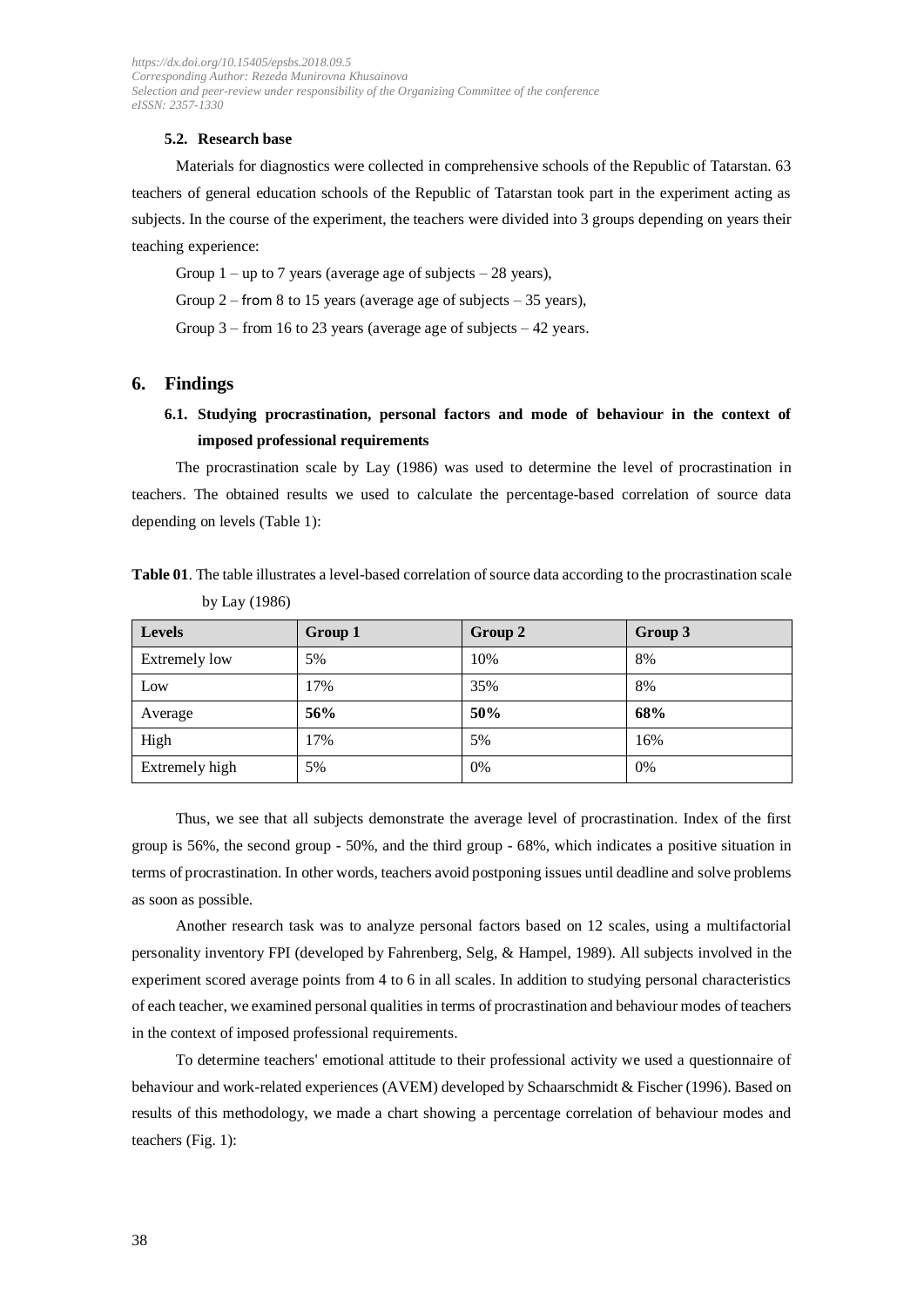

**Figure 01.** Percentage correlation of teachers with behaviour modes

The chart above shows that the Type B prevails among participants of the Group 1 (39%) and the Group 3 (40%). The Type B refers to a low subjective value of activity, low stress-resistance, limited ability to relax and constructive attitude to problem-solving. It also reveals a tendency to fail in difficult situations, a constant anxious feelings and unreasonable fears, and inability to detach from work. All these factors result in additional mental stress, frustration, decreased overall mental stability, apathy and unwillingness to perform professional tasks.

The Type G prevailed the second group of subjects representing people who are healthy, active, able to deal with difficult problems, value (but not overestimate) their work, understand the cost their work efforts. Representatives of the Type G choose a practical way to handle stressful situations. Instead of considering failures as a source of frustration and negative emotions, they treat them as an opportunity to find effective strategies to solve a problem. It is an example of a positive attitude to professional activities, enhanced by the mobilizing effect of positive emotions. Thus, we assume that a healthy and constructive approach to problems related to professional activities prevails among the subjects of the second group.

#### **6.2. Intercorrelation matrix of teachers representing Group 1**

To find a correlation between the scales, we used the Pearson's correlation coefficient. Based on results demonstrated by the teachers representing the first group, we made a correlation matrix that is graphically represented in the form of a correlation diagram (Fig. 2).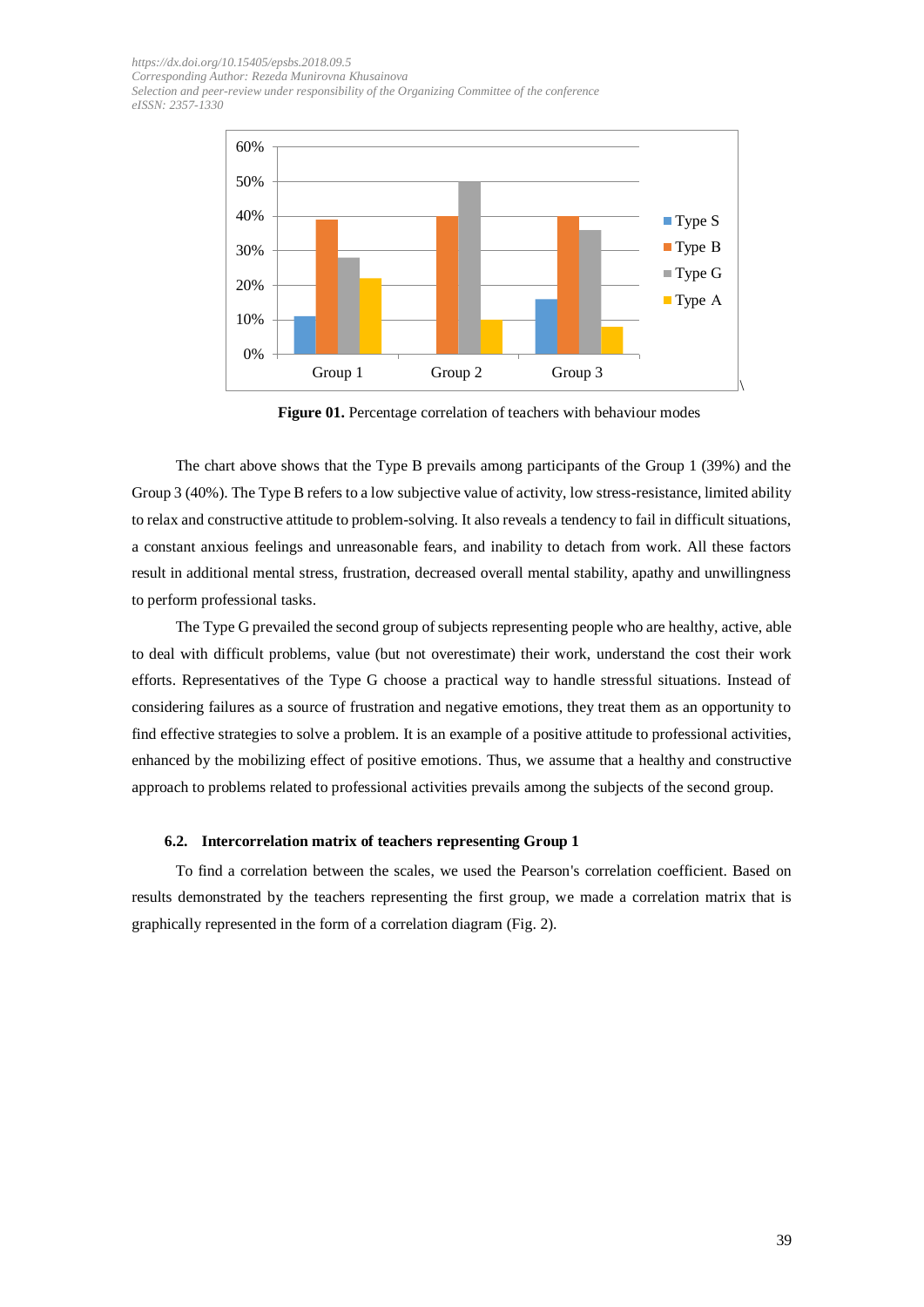

**Figure 02.** Intercorrelation matrix of teachers representing Group 1

Сonditional values:

According to results presented in the correlation matrix, we offer a qualitative analysis of the first group of teachers. The intercorrelation matrix of the Group 1 shows 22 involved indexes out of 26, which means that chosen methods are closely interrelated.

System-forming indexes are as follows: 18 (ability to emotionally detach from work), 19 (tendency to deny in the context of failure), 25 (age), 26 (teaching experience).

The system-forming index 18 (**ability to emotionally detach from work**) has 3 interrelations: at the level of importance  $p = 0.05$  at  $r = 0.574$ , it was revealed a direct correlation with the index 1 (procrastination); at the level of importance  $p = 0.05$  at  $r = 0.542$ , it was revealed a direct correlation with the index 21 (internal calmness); at the level of importance  $p = 0.05$  at  $r = -0.477$ , it was revealed an inverse correlation with the index 25 (age). This means that the teacher's ability to relax and have a rest after work results in a feeling of mental stability and balance. It should be noted that higher ability to emotionally detach from work leads to a higher level of procrastination. Thus, if the teacher is suspended from his professional activities, he/she is more likely to procrastinate.

The system-forming index 19 (**tendency to deny in the context of failure**) has 4 interrelations: at the level of importance  $p = 0.01$  at  $r = 0.698$ , it was revealed a direct correlation with the index 23 (overall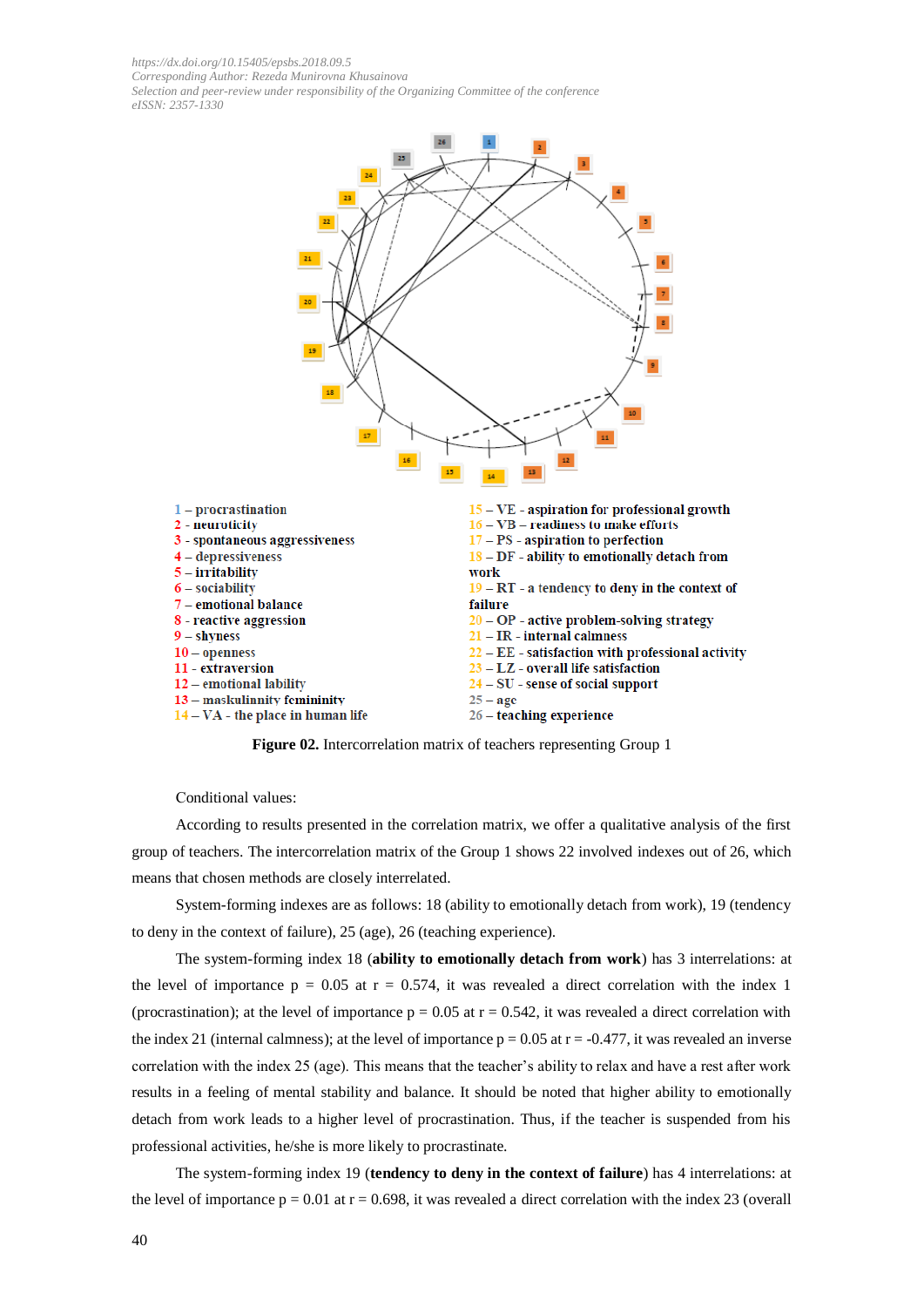life satisfaction); at the level of importance  $p = 0.01$  at  $r = 0.690$ , it was revealed a direct correlation with the index 2 (neuroticity); at the level of importance  $p = 0.05$  at  $r = 0.507$ , it was revealed a direct correlation with the index 3 (spontaneous aggressiveness), at the level of importance  $p = 0.05$  at  $r = 0.483$ , it was revealed a direct correlation with the index 24 (sense of social support). Thus, the higher level of teacher's reconciliation in the context of failure means the higher level of his/her neuroticity and spontaneous aggressiveness. Meanwhile, the more is the teacher's tendency to deny in the context of failure, the higher his the level of the overall life satisfaction and sense of social support. We can assume that subjects who avoid sinking in stressful situations demonstrate the higher level of the overall satisfaction with life in terms of professional achievements and thus, perhaps, a low level of the teacher's psychological wellbeing.

The system-forming index 25 (**age**), 26 (**teaching experience**) have 3 interrelations: at the level of importance  $p = 0.05$  at  $r = -0.477$ , it was revealed a direct correlation with the index 18 (ability to emotionally detach from work), at the level of importance  $p = 0.05$  at  $r = -0.513$ , it was revealed an inverse correlation with the index 8 (reactive aggression). At a level of importance  $p = 0.05$  at  $r = 0.533$ , it was revealed a direct correlation with the index 22 (satisfaction with professional activity), which shows that a young specialist is not ready to detach from work and relax. The reason may be that subject considers his/her knowledge and experience insufficient for effective work at school. As a result, the teacher fails to take into account his/her emotional state when performing professional activities which affects his/her psychological well-being.

Based on results of the correlation matrix, we assume that personal characteristics of the first group have a direct influence on psychological well-being, which results in the emotional detachment from professional activity.

Teachers representing the first group, are 28 years old, on average, and have up to 7 years of work experience, demonstrate a low level of stress resistance, a limited ability to deal with problems constructively, and suffer from constant sense of anxiety and fear. We can also note their psycho-traumatic experience, frustration, anxiety, emotional overstrain, and disappointment related to professional activity and real life. All these factors add mental stress, frustration and unwillingness to perform professional tasks. Representatives of this group tend to be depressed, and look for these symptoms in the emotional state and behaviour of people around.

#### **6.3. Intercorrelation matrix of teachers representing Group 2**

Based on results demonstrated by teachers representing the second group, we have made a correlation matrix that is graphically represented in the form of a correlation diagram (Fig. 3).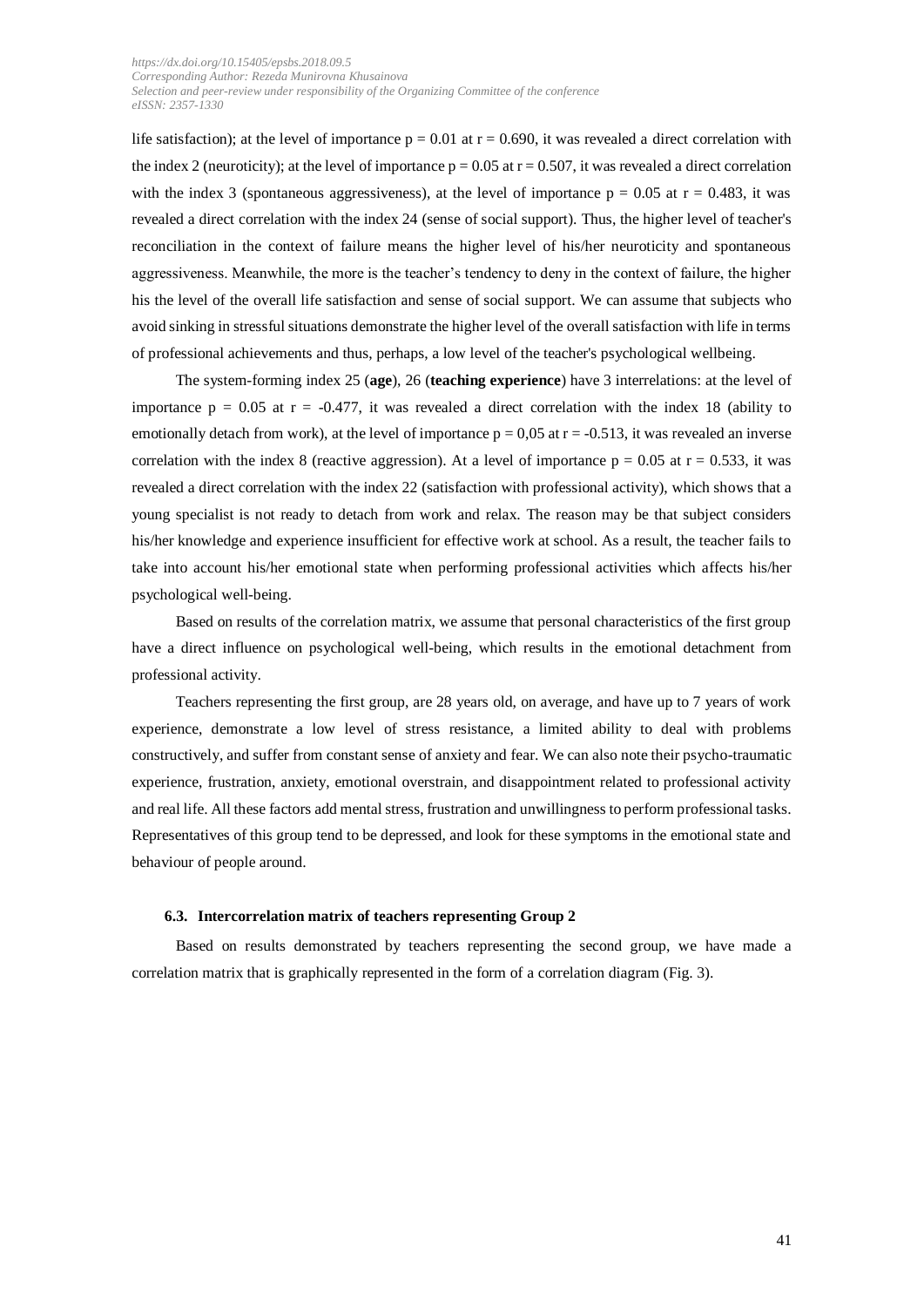

**Figure 03.** Intercorrelation matrix of teachers representing Group 2

According to the correlation matrix, we offer a qualitative analysis of the second group of teachers. The intercorrelation matrix of the Group 2 shows 23 involved indexes out of 26, which means that chosen methods are closely interrelated.

System-forming indexes are as follows: 6 (sociability), 21 (internal calmness), 12 (emotional lability), 1 (procrastination).

The system-forming index 6 (**sociability**) has 8 interrelations: at the level of importance  $p = 0.1$  at r  $= 0.546$ , it was revealed a direct correlation with the index 23 (overall life satisfaction), at the level of importance  $p = 0.01$  at  $r = 0.515$ , it was revealed a direct correlation with the index 25 (age), at the level of importance  $p = 0.01$  at  $r = 615$ , it was revealed a direct correlation with the index 7 (emotional balance), at the level of importance  $p = 0.01$  at  $r = 0.490$ , it was revealed a direct correlation with the index 11 (extraversion). At the level of importance  $p = 0.01$  at  $r = -0.471$ , it was revealed an inverse correlation with the index 10 (openness), at the level of importance  $p = 0.01$  at  $r = -0.616$ , it was revealed an inverse correlation with the index 21 (internal calmness); at the level of importance  $p = 0.05$  at  $r = -0.464$ , it was revealed an inverse correlation with the index 1 (procrastination). This means that the overall satisfaction with professional activities grows, if the teacher is more sociable and balanced. It should be noticed that the level of sociability has an inverse correlation openness and internal calmness.

The system-forming index 21 (**internal calmness**) has 6 interrelations: at the level of importance p  $= 0.01$  at r = -0.571, it was revealed an inverse correlation with the index 16 (readiness to make efforts), at the level of importance  $p = 0.01$  at  $r = -0.615$ , it was revealed an inverse correlation with the index 6 (sociability), at the level of importance  $p = 0.01$  at  $r = -0.539$ , it was revealed an inverse correlation with the index 5 (irritability), at the level of importance  $p = 0.01$  at  $r = -0.597$ , it was revealed an inverse correlation with the index 25 (age), at the level of importance  $p = 0.01$  at  $r = -0.515$ , it was revealed an inverse correlation with the index 26 (teaching experience); a direct correlation with the index 10 (openness) was revealed at the level of importance  $p = 0.01$  at  $r = 0.487$ . This means that the higher is the teaching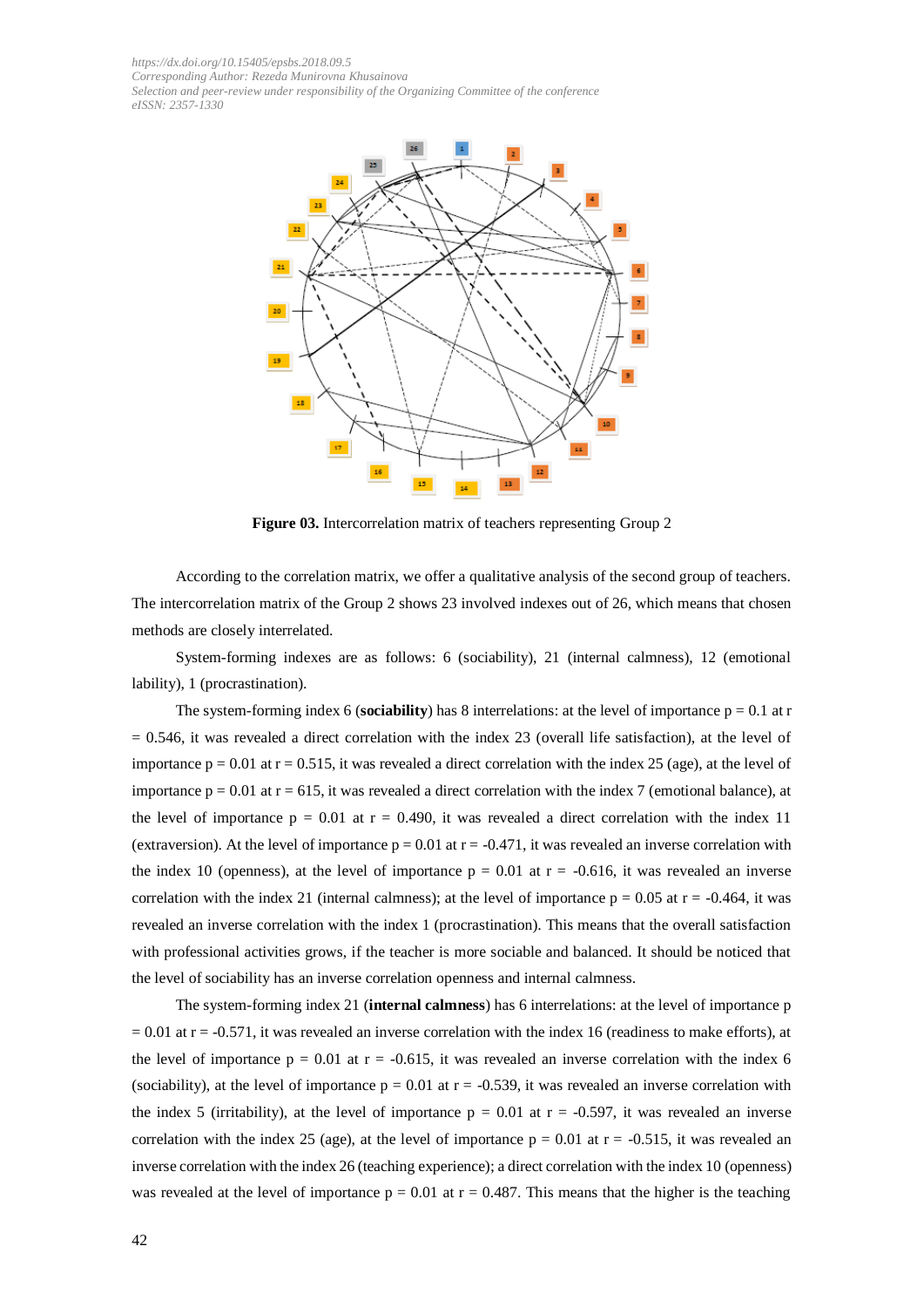experience and the age of the teacher, the less calm and balanced he/she is. Thus, such a teacher is unready to make efforts and invest energy.

The system-forming index 12 (**emotional lability**) has 4 direct interrelations with the index 9 (shyness) at the level of importance  $p = 0.01$  at  $r = 0.517$ , at  $r = 0.478$  with the index 26 (teaching experience), at  $r = 0.494$  with the index 17 (aspiration to perfection), at  $r = 0.465$  with the index 18 (ability to emotionally detach from work). Consequently, we assume that the emotional stability of the teacher affects favourable conditions in the working environment.

The system-forming index 1 (**procrastination**) has 3 inverse relationships with the index 26 (teaching experience) at the level of importance  $p = 0.01$  at  $r = -0.611$ , with the index 6 (sociability), at  $r =$ -0.530 and with the index 25 (age) at the level of importance  $p = 0.055$  at  $r = -0.464$ . Thus, we assume that the level of procrastination of the teacher does not depend on his/her age and teaching experience.

According to the correlation matrix, we suggest that elder teachers are more likely to feel the overall satisfaction with the professional performance. Besides, emotional stability affects the favourable conditions in the working environment. Based on the correlation matrix of the group 1 and 2, representatives of the second group have more interrelations at the level of importance  $p = 0.01$ . In addition, index 6 (sociability), 10 (openness), indicator 12 (emotional lability), 19 (tendency to deny in the context of failure), and 21 (internal calmness), applied on representatives of the second group, which makes them systemforming indexes of the correlation matrix.

Teachers representing the second group, are 35 years old, on average, and have 8 - 15 years of teaching experience, demonstrate openness, ability to handle professional tasks and difficult problems, and give a great importance to their professional activity. They control their energy and efforts. Teachers representing this group have a high self-esteem and are confident in their skills.

#### **6.4. Intercorrelation matrix of teachers representing Group 3**

Based on results demonstrated by the teachers representing the third group, we have made a correlation matrix that is graphically represented in the form of a correlation diagram (Fig. 4).



**Figure 04.** Intercorrelation matrix of teachers representing Group 3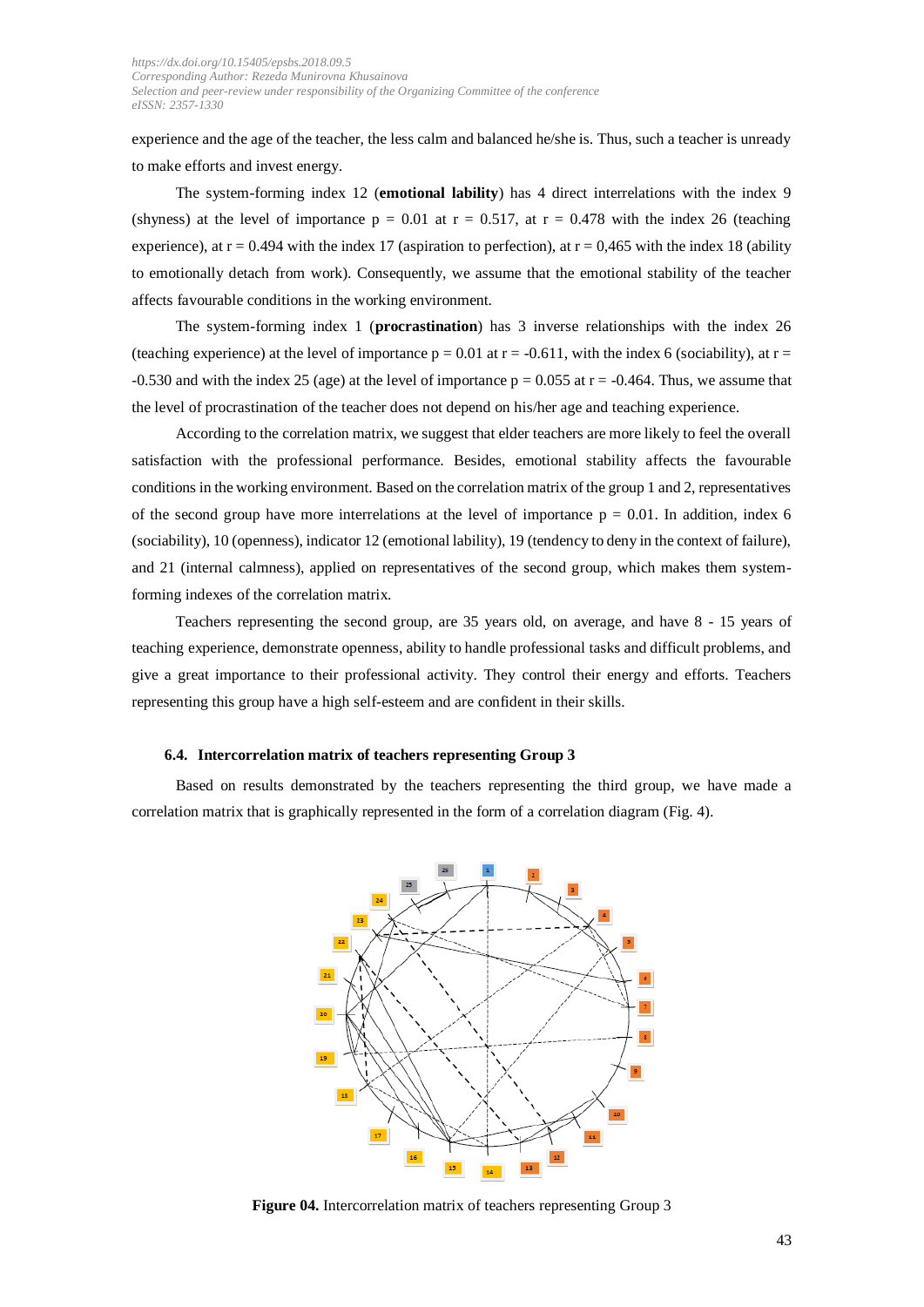According to the correlation matrix, we offer a qualitative analysis of the third group of teachers. The intercorrelation matrix of the Group 3 shows 24 involved indexes out of 26, which means that chosen methods are closely interrelated.

System-forming indexes are as follows: index 15 (aspiration for professional growth), index 22 (satisfaction with professional activity).

The system-forming indicator 21 (**aspiration to professional growth**) has 5 interrelations: at the level of importance  $p = 0.05$  at  $r = 0.371$ , it was revealed a direct correlation with the index 11 (introversion), at the level of importance  $p = 0.05$  at  $r = 0.439$ , it was revealed a direct correlation with the index 20 (active problem-solving strategy), at the level of importance  $p = 0.05$  at  $r = 0.483$ , it was revealed a direct correlation with the index 21 (internal calmness), at the level of importance  $p = 0.05$  at  $r = 0.368$ , it was revealed a direct correlation with the index 22 (satisfaction with professional activity); at the level of importance  $p = 0.05$  at  $r = -0.475$ , it was revealed an inverse correlation with the index 5 (irritability). Thus, we assume that active behaviour and optimistic attitude towards emerging problems and tasks, a sense of mental stability and balance have a direct impact on the aspiration for professional growth.

The system-forming indicator 22 (satisfaction with professional activity) has 5 interrelations: at the level of importance  $p = 0.01$  at  $r = -0.534$ , it was revealed an inverse correlation with the index 13 (femininity), at the level of importance  $p = 0.01$  at  $r = -0.609$ , it was revealed an inverse correlation with the index 18 (ability to detach from work); at the level of importance  $p = 0.05$ , at  $r = 0.446$ , it was revealed a direct correlation with the index 3 (spontaneous aggressiveness), at the level of importance  $p = 0.05$  at r  $= 0.368$ , it was revealed a direct correlation with the index 15 (aspiration for professional growth). According to this, satisfaction with professional activity is not necessarily inherent to female participants. What is more, keeping the emotional distance from work results in personal detachment which often leads to exhaustion. Meanwhile, if the teacher is impulsive, and demonstrates spontaneous reactions on failures, then he/she is more satisfied with professional activity and he has aspirations for professional growth.

According to the correlation matrix, we assume that the teachers representing the third group have fewer correlations with personal characteristics. At the same time, they have the strongest interrelations with the mode of behaviour in the context of imposed professional requirements to them.

Teachers representing the third group, are 42 years old, on average, and have 16-23 years of teaching experience demonstrate a constant sense of anxiety, frustration, reduced mental stability, and emotional detachment. They face psycho-traumatic circumstances and suffer from anxiety, tension related to their professional activity, which inevitably results in inadequate emotional responses to various situations at work. All these factors cause emotional deficit in the teacher's professional activity.

#### **6.5. Discussion**

According to Öksüz and Güven (2014), procrastination is in a positive relation with psychological stability. Research by Verešová (2013), who studied procrastination in terms of stress and coping, revealed that procrastination is in a positive relation with stress and in a negative relation with proactive coping. This is due to the fact that a personal aspect defined by postponing activities and tasks is associated with stress.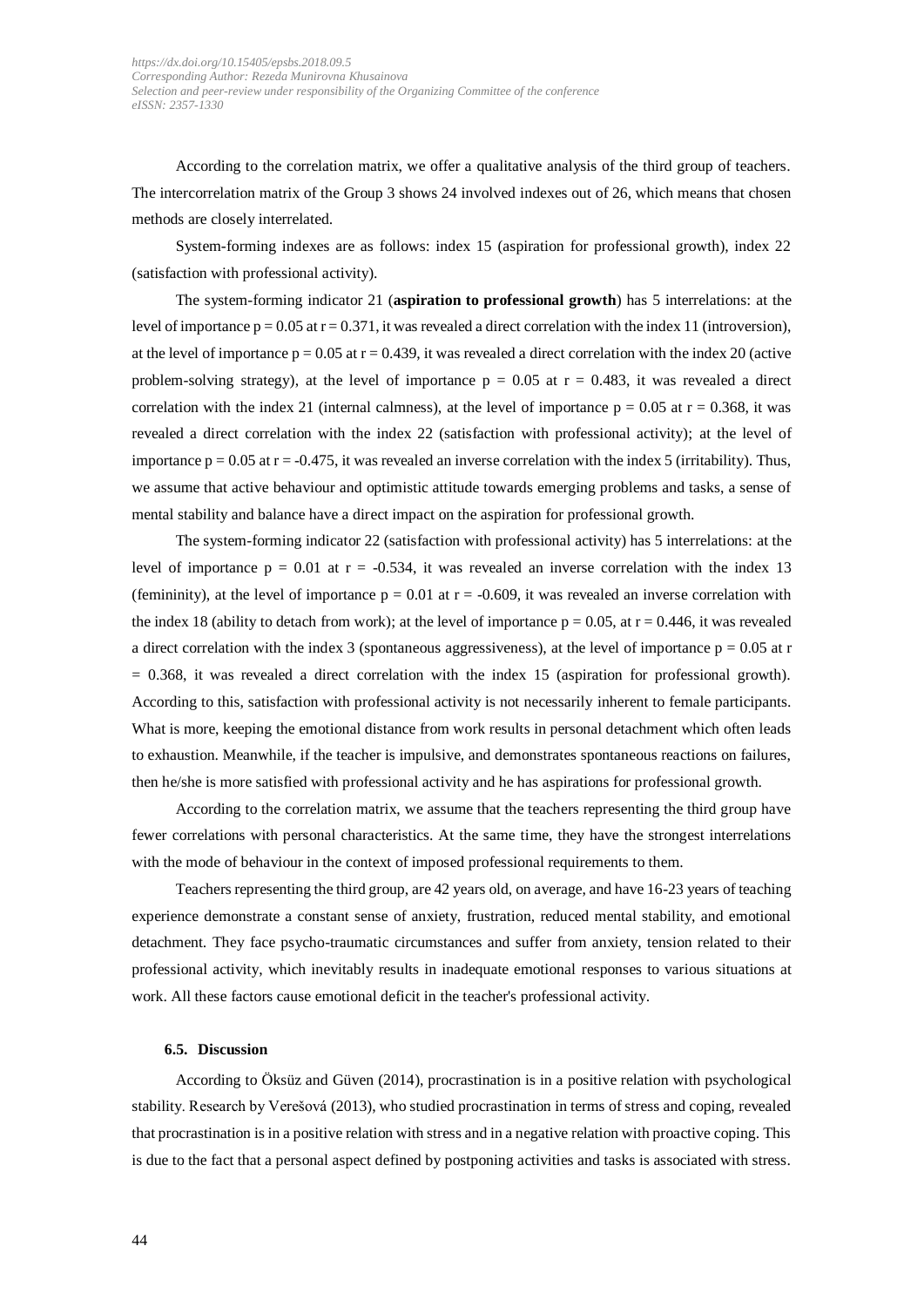Thus, authors who study procrastination among teachers examine it in terms of stress and psychological stability. Meanwhile, research studies did not cover specific nature of procrastination in its relation to teacher's personality. For this reason, this article is focused on procrastination in its relation with teachers' personal features and professional requirements determined by years of teaching experience.

According to our research, all groups of teachers under study demonstrate prevailing average level of procrastination i.e. 56%, 50%, 68%. It is explained by the fact that teachers do not tend to wait until the deadline and often handle their tasks as soon as possible. Hence, it does not interfere with their professional activities.

Besides, we have come to a conclusion, that the B type prevails among participants having  $7$  or  $16-$ 23 years of teaching experience. This behaviour mode is marked with a low personal index of activity limited by the ability to relax and low stress-resistance. What is more, the G type dominates among the teachers having 8–15 years of experience. Individuals demonstrating this behaviour mode are active, able to handle problems, and control their energy resources.

Based on the analysis of the intercorrelation matrix, the teachers representing the Group 1 show that their personal factor makes a direct impact on their psychological wellbeing. Teachers representing the Group 2 are characterized by sociability, friendliness, tendency to deny in the context of failure. Besides, having a high self-esteem, they are satisfied with their life choices. Meanwhile, the teachers representing the Group 3 suffer from frustration and anxiety resulting in tension and stress caused by their professional activities.

### **7. Conclusion**

According to analysis of theoretical works and practical activities in terms of the problem under study, issues related to the role of personal factors in the teaching environment require more attention. Based on recent studies, in this paper we assume that procrastination is correlated with personal characteristics of teachers and with professional requirements.

The correlation analysis of teachers having a work experience up to 7 years showed that procrastination has interrelations with professional requirements. This is proved by a direct correlation between the "procrastination" index and "the ability to keep distance with work". Consequently, procrastination affects the performance of tasks related to professional activities. The correlation analysis of teachers having 8-15 years of work experience showed that the "procrastination" index has three inverse correlations with the following indexes: "sociability", "age", "teaching experience". We have come to a conclusion, that teachers representing this group form the right attitude to time-management in the context of teaching tasks. As for teachers having 16-23 years of work experience, the "procrastination" index has a direct correlation with the "active problem-solving strategy" and an inverse correlation with the "personal priority". Thus, we assume that the subjective value of professional activities helps to prevent emotional overload when dealing with professional problems.

It should be noticed that personal characteristics of teachers having work experience up to 7 years have a direct impact on their psychological wellbeing which may result in personal detachment from professional activity.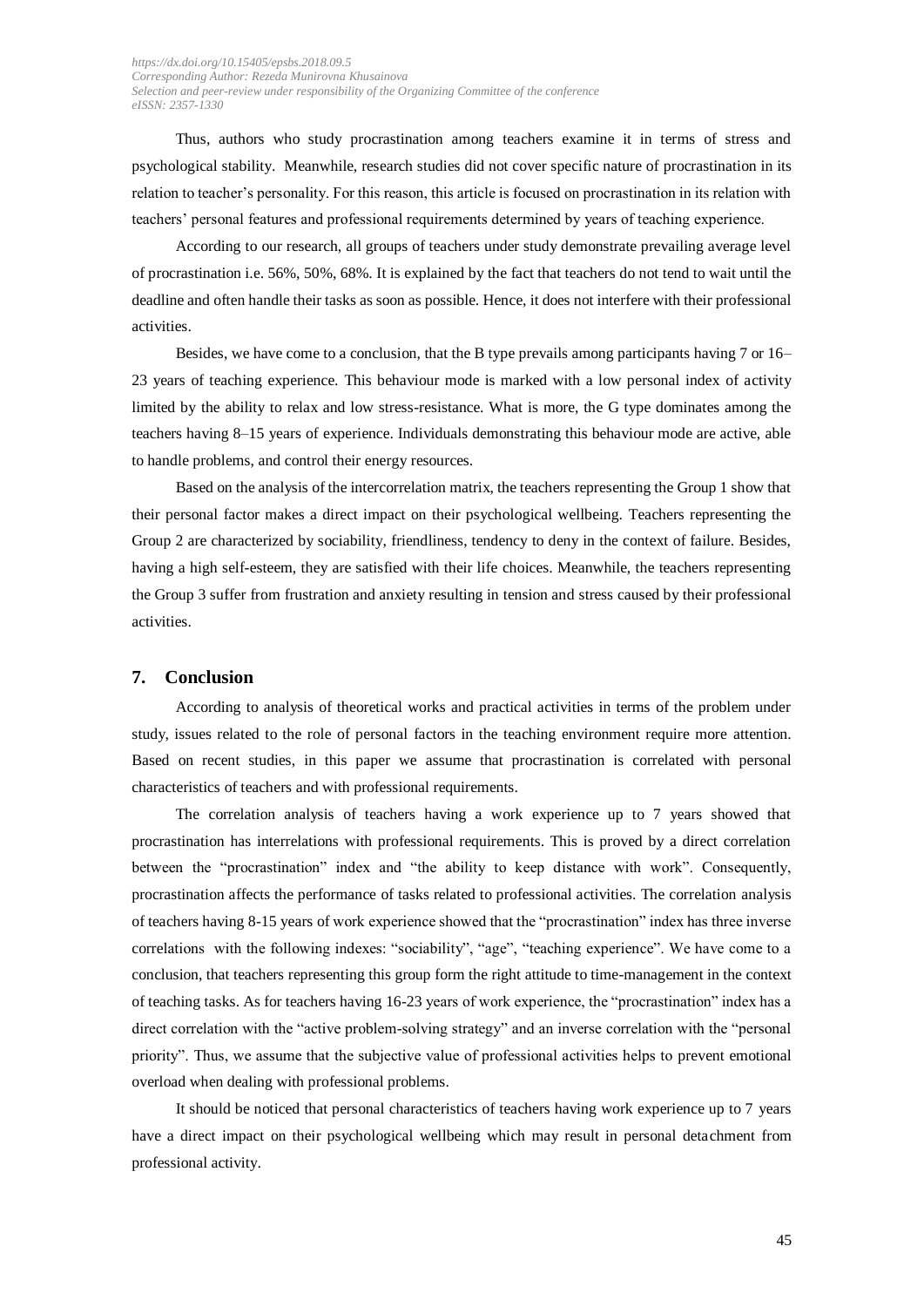Teachers having 8-15 years of work experience clearly demonstrate correlations with personal characteristics and professional requirements at the level of importance  $p = 0.01$ . It means that external and internal working conditions are very important for representatives of this group.

Teachers having 16-23 years of work experience, demonstrate that their professional activity is affected by professional requirements imposed on them. Teachers representing this group face psychotraumatic circumstances and suffer from anxiety, tension related to their professional activity, which inevitably results in inadequate emotional responses to various situations at work. All these factors cause emotional deficit in the teacher's professional activity.

#### **Acknowledgments**

The work is performed according to the Russian Government Program of Competitive Growth of Kazan Federal University

#### **References**

- Ballet, K., & Kelchtermans, G. (2009). Struggling with workload: Primary teachers' experience of intensification. *Teaching and teacher education*, *25*(8), 1150-1157.
- Bengardt, A. A., Vetkhova M. Yu., & Dmitriyeva E. Yu. (2016). Individualization of educational process of future teachers' training. *Pedagogical Journal, 4*, 199-210.
- [Bentea,](http://www.sciencedirect.com/science/article/pii/S1877042815016535) C.C. (2015). Relationships between Personality Characteristics and Attitude Towards Work in School Teachers. *Procedia – Social and Behavioral Sciences, 180*(5), 1562-1568.
- De [Simone,](http://www.sciencedirect.com/science/article/pii/S1162908816300044) S., [Cicotto,](http://www.sciencedirect.com/science/article/pii/S1162908816300044) G., & [Lampis,](http://www.sciencedirect.com/science/article/pii/S1162908816300044) J. (2016). Occupational stress, job satisfaction and physical health in teachers. *European Review of Applied [Psychology,](http://www.sciencedirect.com/science/journal/11629088) 66*[\(2\)](http://www.sciencedirect.com/science/journal/11629088/66/2), 65–77.
- Dolgova, V. I., Melnik, E. V., & Motorina Yu. V. (2015). Adaptation of young experts to work conditions at educational institutions. *Kontsept, 31*, 76-80.
- Edgorova, M.O. (2012). Modern requirements to a college teacher. *Molodoy Ucheny, 1*(2), 86-87.
- Fahrenberg, J., Selg, H., & Hampel, R. (1989). *Das Freiburger Persönlichkeitsinventar: FPI; Handanweisung; revidierte Fassung FPI-R und teilweise geänderte Fassung FPI-A1*. Verlag für Psychologie Hogrefe.
- Gil-Flores, J. (2017). The role of personal characteristics and school characteristics in explaining teacher job satisfaction. *Revista de Psicodidáctica (English ed.)*, *22*(1), 16-22.
- Guseva, T. K., & Mayatskaya N. K. (2012). Requirements to professional competencies of a teacher in terms of recent provisions of the new-generation Federal State Education Standards. *International Journal of Experimental Education, 4*, 66-68.
- Ivanova, Т.М., Goncharenko, Е.V., Kuzina, Е.B., & Gromova, V.V. (2015). Teacher in the modern society: problems and perspectives. *Zdorovye – osnova chelovecheskogo potentsiala, 10*(2), 21-25.
- Lay, C. H. (1986). At last, my research article on procrastination. *Journal of research in personality*, *20*(4), 474-495.
- Nasser-Abu, F. A. (2015). Teacher Stress and Coping: The Role of Personal and Job Characteristics. *Procedia – [Social and Behavioral Sciences,](http://www.sciencedirect.com/science/journal/18770428) [185](http://www.sciencedirect.com/science/journal/18770428/185/supp/C)*(13), 374-380.
- Öksüz, Y., & Güven, E. (2014). The Relationship between Psychological Resilience and Procrastination Levels of Teacher Candidates. *Procedia – Social and Behavioral Sciences, 116*, 3189-3193.
- Pavlova, O. S. (2014). Factors influencing the quality of life among special education teachers. *Kontsept, 26*, 6-10.
- Přibylová, J. (2014). Personal Characteristics of Primary School Teachers. *Procedia – [Social and](http://www.sciencedirect.com/science/journal/18770428)  [Behavioral Sciences,](http://www.sciencedirect.com/science/journal/18770428) [112](http://www.sciencedirect.com/science/journal/18770428/112/supp/C)*(7), 1033-1036.
- Schaarschmidt, U., & Fischer, A. (1996). *AVEM: arbeitsbezogene Verhaltens-und Erlebnismuster*. Swets Test Services.